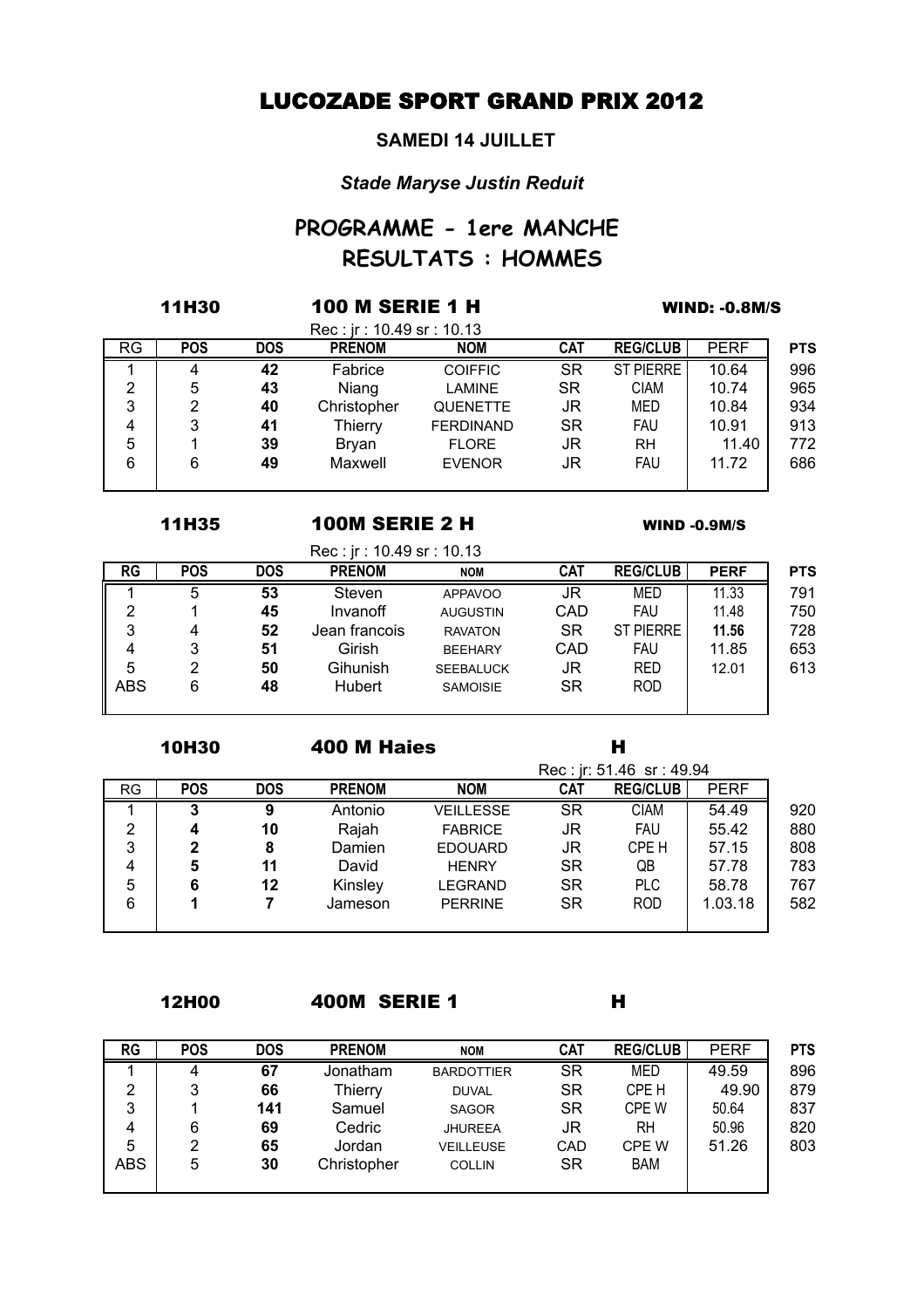|                | <b>12H10</b> |            | <b>400 M SERIE 2</b> |                                     |            | н               |             |            |
|----------------|--------------|------------|----------------------|-------------------------------------|------------|-----------------|-------------|------------|
|                |              |            |                      | Rec: cad: 48.43 jr: 46.89 sr: 44.69 |            |                 |             |            |
| <b>RG</b>      | <b>POS</b>   | <b>DOS</b> | <b>PRENOM</b>        | <b>NOM</b>                          | <b>CAT</b> | <b>REG/CLUB</b> | <b>PERF</b> | <b>PTS</b> |
|                |              | 139        | Sebastien            | <b>CLARRISE</b>                     | CAD        | <b>CPE W</b>    | 51.51       | 790        |
| $\overline{2}$ | 5            | 74         | Christopher          | <b>DURHONE</b>                      | JR         | <b>RH</b>       | 51.73       | 778        |
| 3              | 4            | 73         | Jerome               | <b>LOUIS</b>                        | JR         | QB              | 51.82       | 773        |
| 4              | 2            | 71         | <b>Bryan</b>         | <b>BEAUGER</b>                      | <b>SR</b>  | <b>RH</b>       | 52.06       | 761        |
| 5              | 3            | 72         | Derek                | <b>POLIXENE</b>                     | JR         | MED             | 53.94       | 665        |
| 6              | 6            | 75         | Arone                | <b>CEBEL</b>                        | JR         | <b>FAU</b>      | 57.75       | 491        |
|                |              |            |                      |                                     |            |                 |             |            |

|                | <b>11H05</b> |            | 800 M          |                                           |            | н               |             |            |
|----------------|--------------|------------|----------------|-------------------------------------------|------------|-----------------|-------------|------------|
|                |              |            |                | Rec: cad: 1.55.39 ir: 1.49.73 sr: 1.48.24 |            |                 |             |            |
| <b>RG</b>      | <b>POS</b>   | <b>DOS</b> | <b>PRENOM</b>  | <b>NOM</b>                                | <b>CAT</b> | <b>REG/CLUB</b> | <b>PERF</b> | <b>PTS</b> |
|                | $\mathbf{2}$ | 30         | Christopher    | <b>COLLIN</b>                             | <b>SR</b>  | <b>BAM</b>      | 1.59.45     | 772        |
| $\overline{2}$ | 10           | 47         | Ashley         | <b>PICHAT</b>                             | JR         | CPE W           | 1.59.85     | 772        |
| 3              | 5            | 33         | Jerome         | LOUIS                                     | JR         | QB              | 2.02.33     | 714        |
| 4              |              | 29         | Juliano        | <b>SALVARA</b>                            | CAD        | <b>FAU</b>      | 2.06.59     | 618        |
| 5              | 6            | 35         | Comalen        | <b>MARDAY</b>                             | JR         | <b>RED</b>      | 2.08.77     | 572        |
| 6              | 11           | 34         | Darrel         | <b>MYRTHIL</b>                            | JR         | <b>GYMK</b>     | 2.11.16     | 524        |
| $\overline{7}$ |              | 36         | Jameson        | <b>MARIANNE</b>                           | JR         | <b>ROD</b>      | 2.27.80     | 246        |
| <b>ABS</b>     | 3            | 31         | Jason          | <b>SAMBAJEE</b>                           | <b>MIN</b> | MED             |             |            |
| <b>ABS</b>     | 4            | 32         | <b>Florens</b> | <b>LOYD</b>                               |            | MED             |             |            |
| <b>ABS</b>     | 8            | 37         | Ashley         | <b>NAYCO</b>                              | <b>CAD</b> | <b>RH</b>       |             |            |
| <b>ABS</b>     | 9            | 38         | Yoan           | <b>MOONIEN</b>                            | <b>CAD</b> | <b>RH</b>       |             |            |
|                |              |            |                |                                           |            |                 |             |            |

11H45 H 3000 M S/C

| <b>RG</b>  | <b>POS</b> | <b>DOS</b> | <b>PRENOM</b>  | <b>NOM</b>         | <b>CAT</b> | <b>REG/CLUB</b> | <b>PERF</b> | <b>PTS</b> |
|------------|------------|------------|----------------|--------------------|------------|-----------------|-------------|------------|
|            | າ<br>J     | 60         | Dimitri        | <b>SEECHURN</b>    | JR         | CPE W           | 10.23.94    | 677        |
| 2          |            | 58         | Mohamad        | <b>DOOKHUN</b>     | JR         | CPE W           | 11.00.32    | 558        |
| 3          | 4          | 61         | Krishnen       | <b>VADIAVELLOO</b> | JR         | CPE W           | 11.27.97    | 475        |
| <b>ABS</b> | 2          | 59         | <b>Nicolas</b> | <b>BOISSEQUE</b>   | SR         | CPE W           | <b>ABS</b>  |            |
|            |            |            |                |                    |            |                 |             |            |
|            |            |            |                |                    |            |                 |             |            |

10H00 H 5,000 M Marche

**RG POS DOS PRENOM NOM CAT REG/CLUB PERF** 1 1 **1** Jason MARIE JR RH 30.03.71 2 4 4 Honey RAJKOOMAR CAD RH 31.32.97<br>abs 2 2 Jason ATTURKHAN CAD PL ABS abs 2 2 Jason ATTURKHAN CAD PL ABS<br>abs 3 3 Yannick GUNWORY MIN CPEH ABS  $GUNWORY$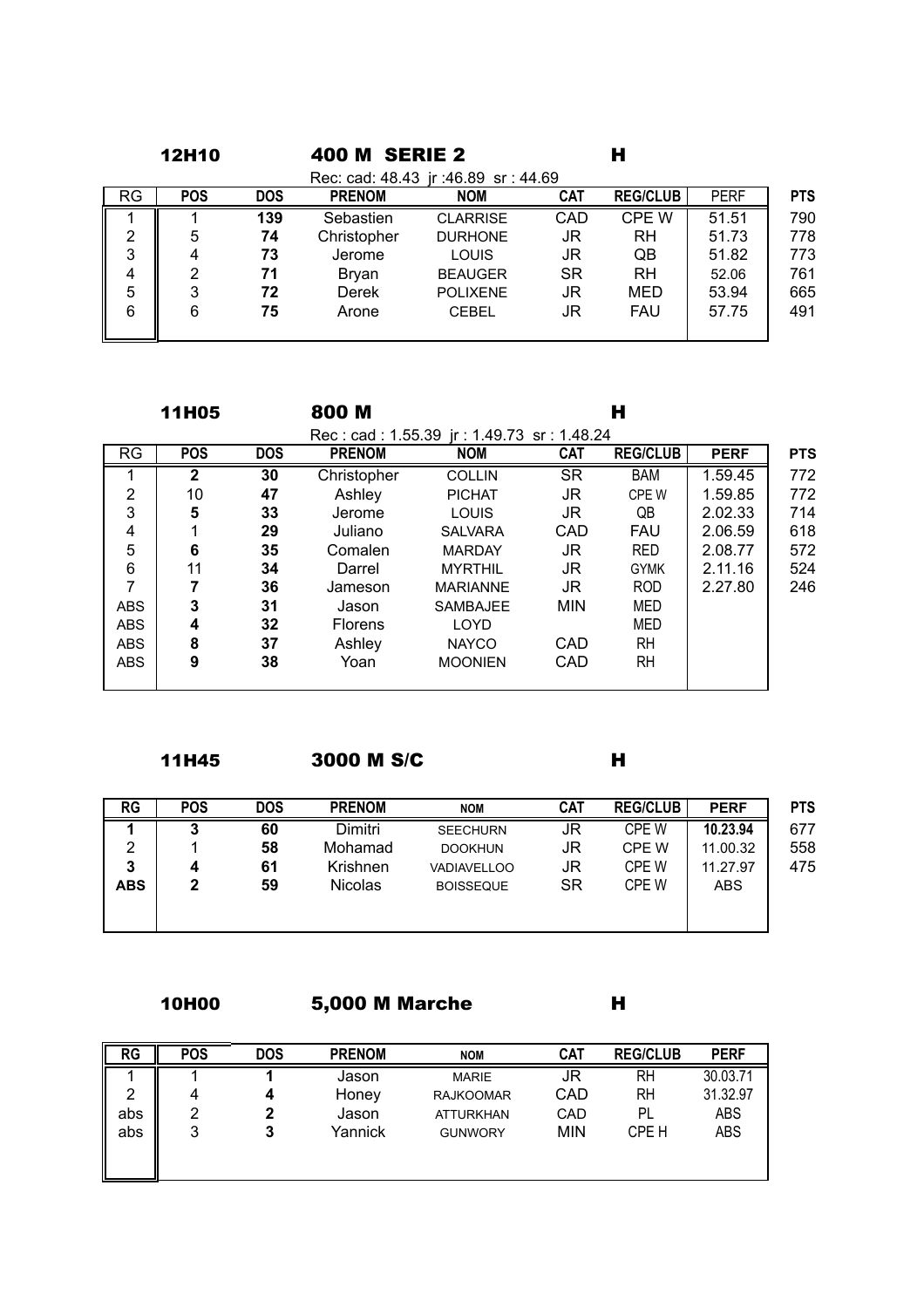|              | <b>10H30</b> |                | Longueur       |                    |            | н               |             |            |
|--------------|--------------|----------------|----------------|--------------------|------------|-----------------|-------------|------------|
|              |              | Rec: cad: 7m53 |                | jr: 7m89 sr: 8m28  |            |                 |             |            |
| RG           | <b>POS</b>   | <b>DOS</b>     | <b>PRENOM</b>  | <b>NOM</b>         | <b>CAT</b> | <b>REG/CLUB</b> | <b>PERF</b> | <b>PTS</b> |
|              |              | 13             | Maxwell        | <b>EVENOR</b>      | <b>SR</b>  | <b>ROD</b>      | 7M09        | 935        |
| $\mathbf{2}$ | 2            | 17             | <b>Brenson</b> | <b>AGATHE</b>      | <b>SR</b>  | <b>ROD</b>      | 6M86        | 887        |
| 3            | 4            | 20             | Teeveelen      | <b>VEERAMUNDAR</b> | JR         | RH              | 6M63        | 840        |
| 4            | 5            | 26             | Nielsen        | <b>SAVREE</b>      | JR         | RH              | 6M58        | 830        |
| 5            | 3            | 136            | Donovan        | <b>MISTRIN</b>     | JR         | RH              | 6M46        | 805        |
| 6            | 8            | 25             | Cedric         | <b>RABEAU</b>      | JR         | RH              | 6M46        | 804        |
|              | 6            | 21             | Darrel         | <b>PAUL</b>        | CAD        | <b>RED</b>      | 4M86        | 758        |
| 8            |              | 23             | Terry          | <b>ANSELINE</b>    | CAD        | CPE W           | 6M14        | 739        |
|              |              |                |                |                    |            |                 |             |            |

| <b>10H00</b> | <b>PERCHE</b> |  |
|--------------|---------------|--|
|--------------|---------------|--|

|           |            | Rec:       | $min: 4m20$ sr: $5m60$ |                  |            |                 |             |     |
|-----------|------------|------------|------------------------|------------------|------------|-----------------|-------------|-----|
| <b>RG</b> | <b>POS</b> | <b>DOS</b> | <b>PRENOM</b>          | <b>NOM</b>       | <b>CAT</b> | <b>REG/CLUB</b> | <b>PERF</b> |     |
|           |            | 5          | Thierry                | <b>GUILLAUME</b> | <b>SR</b>  | <b>CIAM</b>     | 4M40        | 812 |
| っ         | 2          | 85         | Yannick                | <b>CLAM</b>      | <b>SR</b>  | <b>RH</b>       | 4M00        | 704 |
| 3         | 2          | 6          | Pascal                 | <b>DESIRE</b>    | <b>MIN</b> | <b>PL CENT</b>  | 3M00        | 437 |
| 4         | 4          | 89         | Ajay                   | <b>MAUHABIR</b>  | <b>SR</b>  | <b>VCPH</b>     | 3M00        | 437 |
|           |            |            |                        |                  |            |                 |             |     |
|           |            |            |                        |                  |            |                 |             |     |

11H30 H Poids

| <b>POS</b> | <b>DOS</b> | <b>PRENOM</b> | <b>NOM</b>        | <b>CAT</b>    | <b>REG/CLUB</b> | <b>PERF</b> | <b>PTS</b> |
|------------|------------|---------------|-------------------|---------------|-----------------|-------------|------------|
|            | 76         | Sylvain       | PIERRE LOUIS      | <b>SR</b>     | <b>ROD</b>      | 14M72       | 798        |
| 3          | 5          | Thierry       | <b>GUILLAUME</b>  | <b>SR</b>     | <b>CIAM</b>     | 14M57       | 807        |
| 2          | 77         | Jonathan      | <b>CAETAN</b>     | <b>SR</b>     | PL CENT         | <b>ABS</b>  |            |
| 5          | 84         | Leejohn       | <b>RICHARDSON</b> | CAD           | CPE H           | <b>ABS</b>  |            |
|            |            |               |                   |               |                 |             | НC         |
|            |            |               |                   |               |                 |             |            |
|            | 4          | 82            | Shermann          | <b>AGATHE</b> | CAD             | RH          | 11M38      |

11H45 H Javelot

|                        |            |            |                         | Rec: cad: 61m76 jr: 65m66 sr: 69m70 |            |                   |                |            |
|------------------------|------------|------------|-------------------------|-------------------------------------|------------|-------------------|----------------|------------|
| $\overline{\text{RG}}$ | <b>POS</b> | <b>DOS</b> | <b>PRENOM</b>           | <b>NOM</b>                          | <b>CAT</b> | <b>REG/CLUB</b>   | <b>PERF</b>    | <b>PTS</b> |
|                        | 5          | 82         | Kerty                   | <b>BLAISE</b>                       | <b>SR</b>  | <b>BAM</b>        | 58M77          | 790        |
| 2                      |            | 63         | Fabio                   | <b>RAMSAMY</b>                      | <b>SR</b>  | <b>ROD</b>        | 57M55          | 773        |
| 3                      |            | 5          | Thierry                 | <b>GUILLAUME</b>                    | <b>SR</b>  | <b>CIAM</b>       | 54M83          | 735        |
| 4                      | 8          | 144        | Joseph                  | <b>PERRINE</b>                      | <b>SR</b>  | <b>ROD</b>        | 51M29          | 686        |
| 5                      | 6          | 83         | Emmanuel                | <b>LEMERLE</b>                      | JR         | <b>RED</b>        | 39M85          | 527        |
| <b>ABS</b>             | 2          | 18         | Jason                   | <b>DAVY</b>                         | JR         | <b>ADONAI</b>     |                |            |
| 1<br>$\overline{2}$    | 3<br>4     | 80<br>81   | <b>Boris</b><br>Stebane | <b>LEGROS</b><br><b>THEOPHILE</b>   | CAD<br>CAD | <b>ROD</b><br>MAH | 38M53<br>38M02 | НC<br>HC   |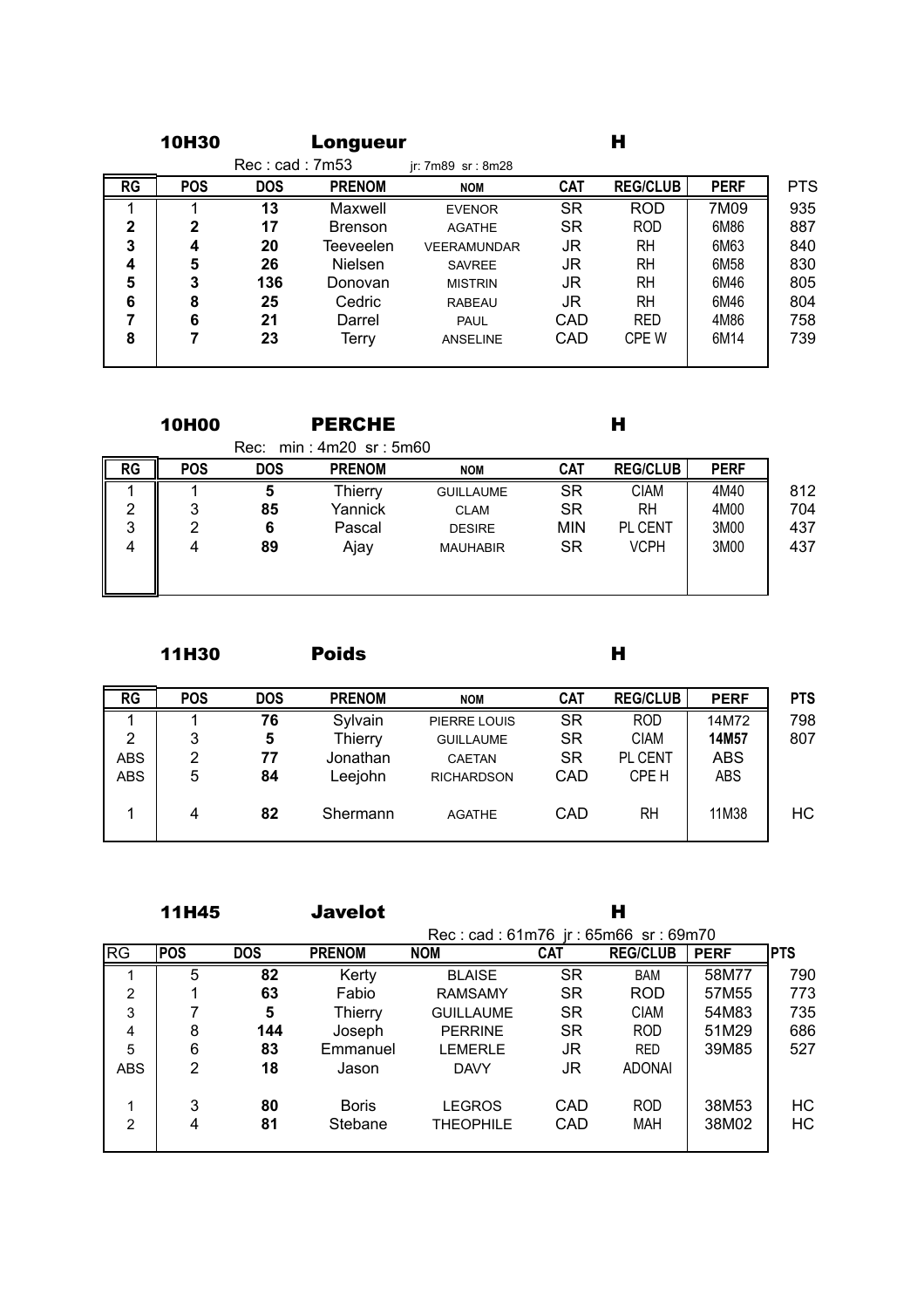# LUCOZADE SPORT GRAND PRIX 2012

### **SAMEDI 14 JUILLET**

## *Stade Maryse Justin Reduit*

# **RESULTATS : DAMES PROGRAMME - 1ere MANCHE**

|            | <b>100 M</b><br><b>11H15</b> |            |                          |                 |            | D<br><b>WIND: -0.9 M/S</b> |             |            |  |  |
|------------|------------------------------|------------|--------------------------|-----------------|------------|----------------------------|-------------|------------|--|--|
|            |                              |            | Rec: jr: 11.86 sr: 11.72 |                 |            |                            |             |            |  |  |
| RG         | <b>POS</b>                   | <b>DOS</b> | <b>PRENOM</b>            | <b>NOM</b>      | <b>CAT</b> | <b>REG/CLUB</b>            | <b>PERF</b> | <b>PTS</b> |  |  |
|            | 3                            | 122        | Mary jane                | <b>VINCENT</b>  | SR         | <b>PLC</b>                 | 11.95       | 1021       |  |  |
| 2          |                              | 119        | Joanila                  | <b>JANVIER</b>  | SR         | <b>FAU</b>                 | 12.05       | 1004       |  |  |
| 3          | 4                            | 113        | Aurelie                  | <b>ALCINDOR</b> | JR         | <b>RED</b>                 | 13.12       | 825        |  |  |
| 4          | 6                            | 125        | Justine                  | <b>THERESE</b>  | JR         | <b>RH</b>                  | 14.06       | 682        |  |  |
| 5          | 2                            | 120        | Diana                    | <b>LAVAL</b>    | JR         | <b>FAU</b>                 | 14.54       | 614        |  |  |
| <b>ABS</b> | 5                            | 107        | Charlene                 | <b>PERRINE</b>  | JR         | RH                         |             |            |  |  |
|            |                              |            |                          |                 |            |                            |             |            |  |  |
|            |                              |            |                          |                 |            |                            |             |            |  |  |

|            | <b>10H30</b> |            | 400 M Haies   |                 |            | D               |             |            |
|------------|--------------|------------|---------------|-----------------|------------|-----------------|-------------|------------|
| Rec: 63.01 |              |            |               |                 |            |                 |             |            |
| <b>RG</b>  | <b>POS</b>   | <b>DOS</b> | <b>PRENOM</b> | <b>NOM</b>      | <b>CAT</b> | <b>REG/CLUB</b> | <b>PERF</b> | <b>PTS</b> |
|            | 4            | 140        | Dorothy       | <b>ARISTIDE</b> | <b>SR</b>  | <b>FAU</b>      | 1.06.79     | 833        |
| 2          | 2            | 105        | Elodie        | ABRAHAM         | JR         | <b>MED</b>      | 1.11.18     | 721        |
| 3          | 3            | 107        | Charlene      | <b>PERRINE</b>  | JR         | <b>RH</b>       | 1.12.96     | 678        |
|            |              |            |               |                 |            |                 |             |            |
|            |              |            |               |                 |            |                 |             |            |
|            |              |            |               |                 |            |                 |             |            |

|            | 10H45      |            | 400 M         |                                     |            |                 |             |            |
|------------|------------|------------|---------------|-------------------------------------|------------|-----------------|-------------|------------|
|            |            |            |               | Rec: cad: 56.34 jr: 55.61 sr: 54.62 |            |                 |             |            |
| <b>RG</b>  | <b>POS</b> | <b>DOS</b> | <b>PRENOM</b> | <b>NOM</b>                          | <b>CAT</b> | <b>REG/CLUB</b> | <b>PERF</b> | <b>PTS</b> |
|            | 3          | 111        | Anabelle      | LASCAR                              | <b>SR</b>  | <b>RES KENN</b> | 57.91       | 935        |
| 2          | 5          | 113        | Aurelie       | <b>ALCINDOR</b>                     | JR         | <b>RED</b>      | 1.01.19     | 834        |
| 3          | 2          | 110        | Anais         | <b>AUGUSTEE</b>                     | CAD        | <b>RED</b>      | 1.03.29     | 773        |
| 4          | 6          | 114        | Caroline      | <b>LEGRAND</b>                      | CAD        | <b>GYMK</b>     | 1.16.42     | 441        |
| <b>ABS</b> | 4          | 112        | Nadine        | <b>POORUN</b>                       | JR         | RH              |             |            |
|            |            |            |               |                                     |            |                 |             |            |

|            | <b>10H55</b> |            | 800 M                                |                 |            | D               |             |            |
|------------|--------------|------------|--------------------------------------|-----------------|------------|-----------------|-------------|------------|
|            |              |            | Rec: 2.17.95 ir: 2.13.19 sr: 2.03.62 |                 |            |                 |             |            |
| <b>RG</b>  | <b>POS</b>   | <b>DOS</b> | <b>PRENOM</b>                        | <b>NOM</b>      | <b>CAT</b> | <b>REG/CLUB</b> | <b>PERF</b> | <b>PTS</b> |
|            | 3            | 116        | Rachel                               | <b>MICHEL</b>   | JR         | <b>CPE W</b>    | 2.27.38     | 718        |
| 2          | 2            | 115        | Wendy                                | <b>PROSPER</b>  | CAD        | <b>FAU AC</b>   | 2.36.06     | 602        |
| 3          | 4            | 117        | Carole                               | <b>THEODORE</b> | <b>SR</b>  | CPE W           | 2.41.22     | 538        |
| <b>ABS</b> | 5            | 114        | Caroline                             | <b>LEGRAND</b>  | CAD        | <b>GYMK</b>     |             |            |
|            |              |            |                                      |                 |            |                 |             |            |
|            |              |            |                                      |                 |            |                 |             |            |